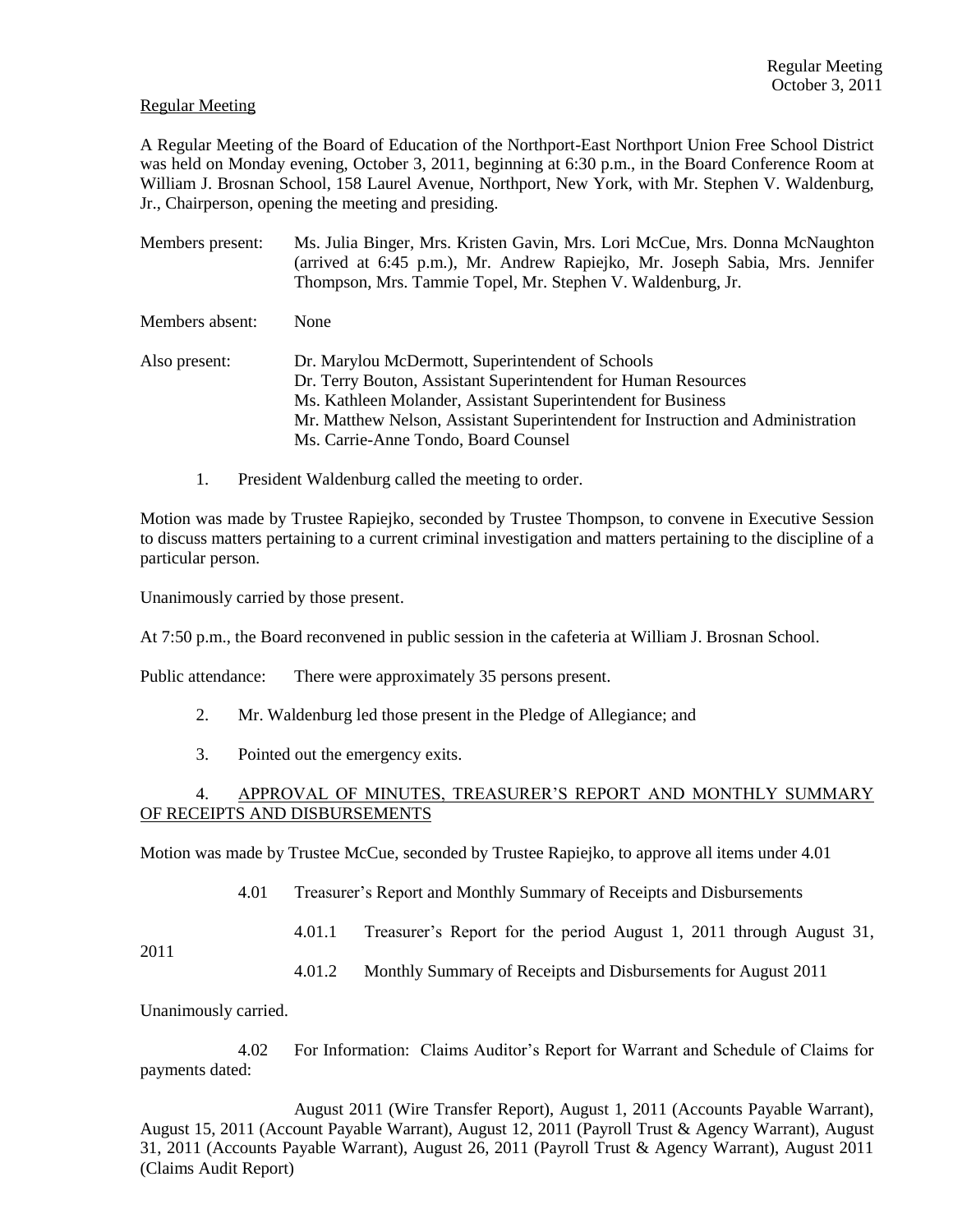## 5. SPECIAL REPORT/ANNOUNCEMENTS FROM THE SUPERINTENDENT

5.01 The President of the Board reviewed the upcoming meetings of October  $17<sup>th</sup>$ , November  $7<sup>th</sup>$  and November 21<sup>st</sup>.

## 6. COMMUNICATIONS

There were no letters of communication.

## 7. PUBLIC PARTICIPATION

## Name Comment

Joe Dragone Mr. Dragone stated that he wanted to take this opportunity to invite the members of the FRIENNDS Board and the members of the Community to the 2011 FRIENNDS Gala on Wednesday, October  $19<sup>th</sup>$  at 6:00 p.m. at the John W. Engeman Theater for a production of Camelot. Mr. Dragone noted that proceeds will be donated to the Community Drug and Alcohol Task Force in support of their efforts to protect our children. Mr. Dragone stated that tickets are \$75 per person and thanked Patty Gardiner, Matt Nelson, Julia Binger and Donna McNaughton for their efforts in organizing this gala.

Motion was made by Trustee McNaughton, seconded by Trustee Topel, to approve all items under 8. and 9., including Supplemental 8.01.1 (Schedule A #29-47), and Supplemental Resolutions 8.03, 8.04 and 8.05.

#### 8. SUPERINTENDENT'S REPORT, GENERAL

8.01 Personnel Schedules, each dated October 3, 2011, and each attached and made part of the official minutes:

| 8.01.1 | Schedule $A -$ Certified Staff (including Supplemental #29-47) |
|--------|----------------------------------------------------------------|
| 8.01.2 | Schedule $B - Non-Instructional Staff$                         |
| 8.01.3 | Schedule $C -$ Salary Transfers                                |
| 8.01.4 | Schedule $D$ – Extra Pay                                       |
| 8.01.5 | Schedule $K - PDC NASA$                                        |
| 8.01.6 | Schedule L - PDC UTN                                           |
|        |                                                                |

President Waldenburg announced the retirements of Ms. Patricia Majewski, Mr. Peter Geremia and Ms. Sharon Coburn.

The Board requested background information regarding the clubs including a listing of all clubs running, the attendance of the clubs and descriptions of the clubs.

8.02 Approving requests for travel for students to countries outside of the United States during the 2011-2012 school year:

Portugal and Spain – June 24,  $2012 - \text{July } 3$ ,  $2012$ 

8.03 Approving the following resolution:

"BE IT RESOLVED, that in accordance with Board Policy and State Regulation, the Board of Education approve the appointment of Ms. Janice Orland to serve as Impartial Hearing Officer for the purpose of conducting an impartial hearing in accord with Policy 4321, Program for Students with Disabilities under IDEA"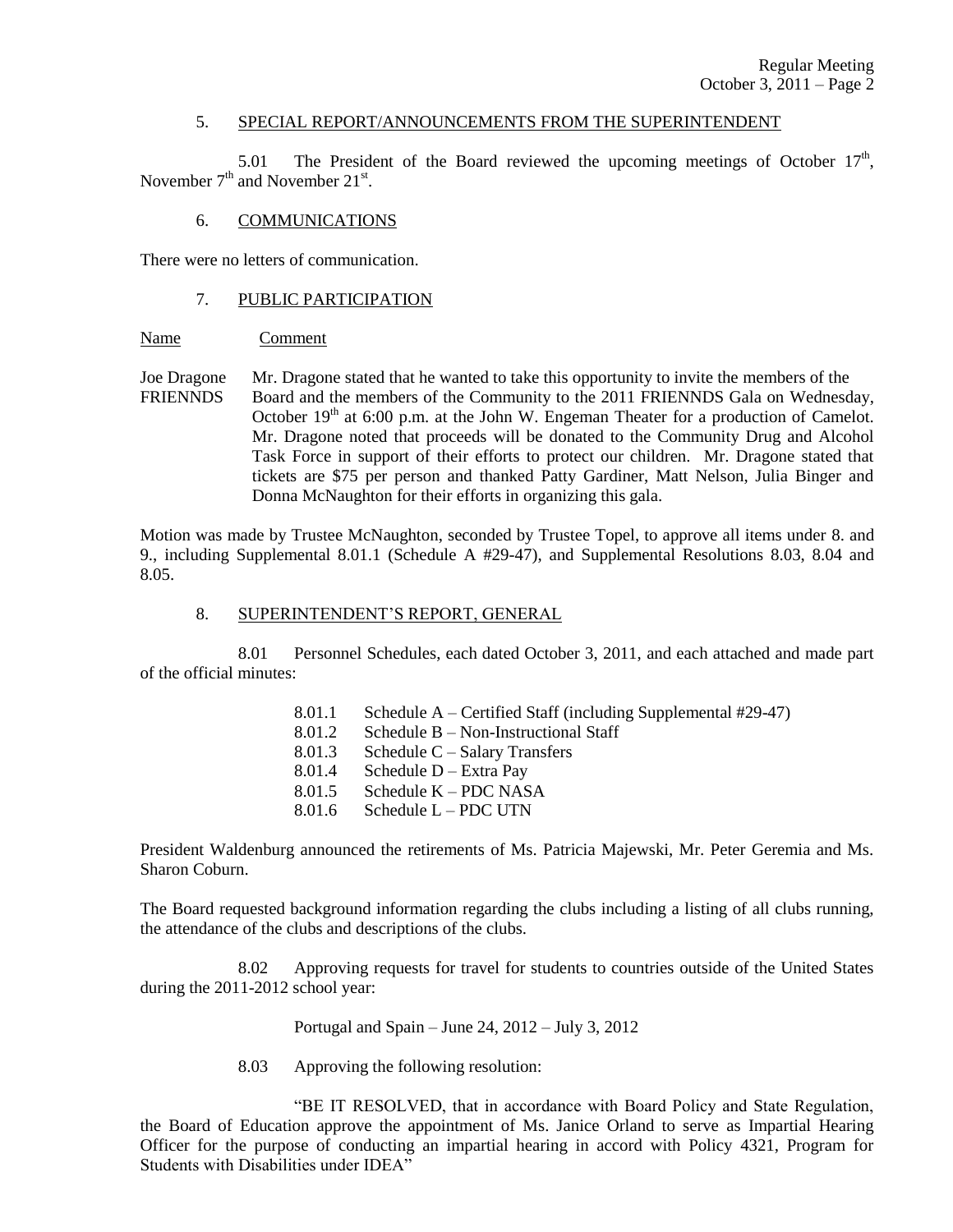8.04 Approving the following resolution:

"BE IT RESOLVED, that in accordance with Board Policy and State Regulation, the Board of Education approve the appointment of Mr. Gary Peters to serve as Impartial Hearing Officer for the purpose of conducting an impartial hearing in accord with Policy 4321, Program for Students with Disabilities under IDEA"

8.05 Approving the following resolution:

"BE IT RESOLVED, that the Board of Education hereby authorizes the District to enter into an agreement with Lunch Byte Systems, Inc. for the purpose of school meal account prepayments, subject to mutually agreeable terms and conditions to be reviewed and approved by District Counsel;

BE IT FURTHER RESOLVED, that the Board of Education hereby authorizes the President of the Board of Education to execute said Agreement on behalf of the Board of Education"

- 9. SUPERINTENDENT'S REPORT FINANCIAL
	- 9.01 Taking specified action on the following BIDS:

## TRANSPORTATION

9.01.1 Award – Transportation for District Students and District Students with Disabilities attending Out of District Schools

9.02 Receiving the following donation to the school district:

9.02.1 A cherry tree from student Sarah Connor, to be placed in the courtyard of the Ocean Avenue Elementary School, value estimated by the donor to be approximately \$200.00

9.03 Approving a Special Education Services Contract between the Northport-East Northport Union Free School District and the Commack Union Free School District for the 2011-2012 school year

9.04 Approving the following resolution:

"RESOLVED, that the Board of Education accept the donation of \$500 to provide a scholarship to a deserving 2012 Northport High School business student graduate"

Trustee Thompson asked for additional discussion regarding agenda item 8.01.1 Schedule A line item #15 and item 9.05.

Motion was made by Trustee Thompson, seconded by Trustee Sabia to sever item 8.01.1 Schedule A line item #15 and item 9.05

Vote on Trustee Thompson's motion to sever item 8.01.1 Schedule A line item #15 and item 9.05 was as follows:

- YES: Mrs. Gavin, Mrs. McCue, Mrs. McNaughton, Mr. Rapiejko, Mr. Sabia, Mrs. Thompson, Mr. Waldenburg
- NO: Ms. Binger, Mrs. Topel

Motion passed.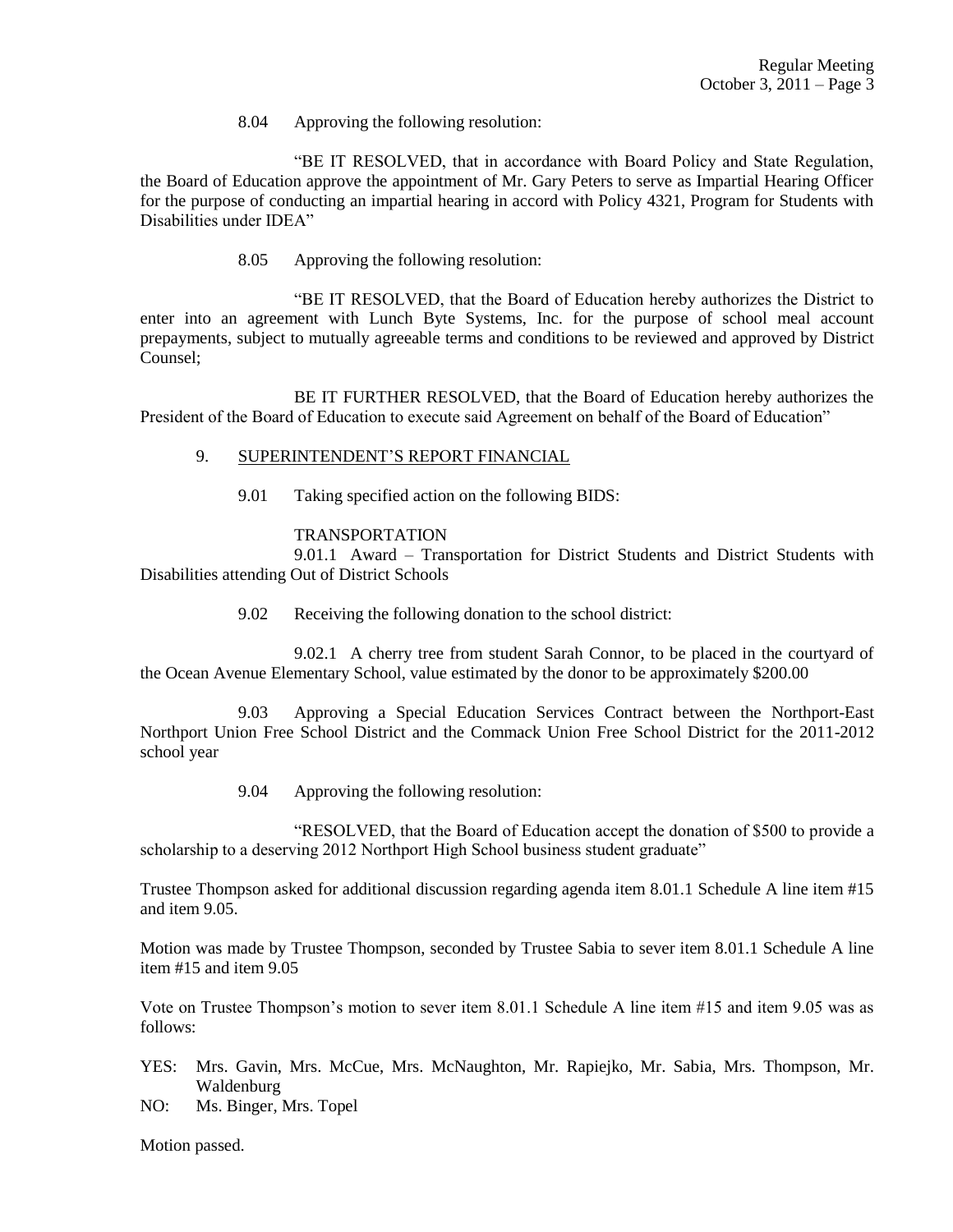Vote on Trustee McNaughton's motion to approve all items under 8. and 9., excluding severed items 8.01.1 Schedule A line item #15 and item 9.05 was unanimously carried.

Motion was made by Trustee McCue, seconded by Trustee McNaughton, to approve item 8.01.1 Schedule A line item #15.

Trustee Thompson inquired about the rate of pay paid to the sign language interpreter. Dr. Terry Bouton, Assistant Superintendent for Human Resources, stated that \$80 is the rate of pay paid to BOCES and that all foreign language interpreters get paid the same rate.

Vote on Trustee McCue's motion to approve item 8.01.1 Schedule A line item #15 was unanimously carried.

Motion was made by Trustee McCue, seconded by Trustee Binger, to approve item 9.05

9.05 Approving the following change orders:

9.05.1 Change Order Number 1, dated February 25, 2011, SED Project #58-04-04- 03-0-007-015, Ocean Avenue Elementary School, increase in the amount of \$3,278.00

9.05.2 Change Order Number 1, dated February 25, 2011, SED Project #58-04-04- 03-0-003-0017, East Northport Middle School, increase in the amount of \$8,200.00

9.05.3 Change Order Number 2, dated June 15, 2011, SED Project #58-04-04-03- 0-003-0017, East Northport Middle School, increase in the amount of \$19,500.00

9.05.4 Change Order Number 3, dated June 17, 2011, SED Project #58-04-04-03- 0-003-0017, East Northport Middle School, increase in the amount of \$6,000.00

There was a discussion regarding where the responsibility lies for the change orders and the items that were missing from the bid. Ms. Kathleen Molander, Assistant Superintendent for Business, stated that the architects are responsible for the bidding documents. The Board requested information from the architects as to why the changes were necessary and a review of the bidding documents.

Vote on Trustee McCue's motion to approve item 9.05 was as follows:

- YES: Ms. Binger, Mrs. Gavin, Mrs. McCue, Mrs. McNaughton, Mr. Rapiejko, Mrs. Topel, Mr. Waldenburg
- NO: Mr. Sabia, Mrs. Thompson

Motion passed.

## 10. SUPERINTENDENT'S REPORT – FOR INFORMATION ONLY

- 10.01 Schedule H Use of Facilities
- 10.02 Schedule I Home Instruction
- 10.03 Student Activity Account Reports for August 2011 from:
	- 10.03.1 Northport High School
	- 10.03.2 East Northport Middle School
	- 10.03.3 Northport Middle School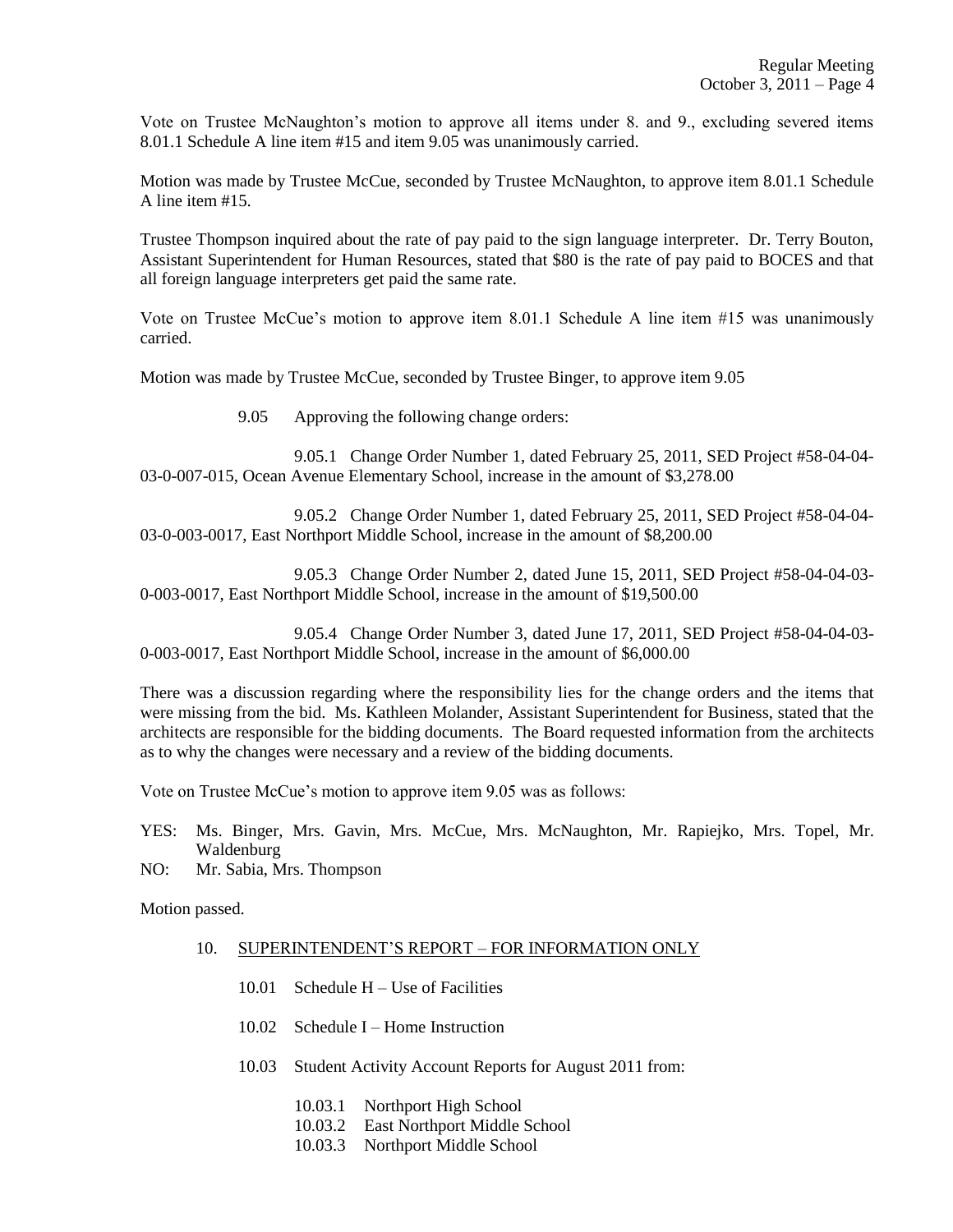- 10.04 Investment Report for August 2011
- 10.05 Collateral Schedule for August 2011
- 10.06 Bank Reconciliation Report for August 2011

# 11. UNFINISHED BUSINESS

President Waldenburg stated that the Board requested clarification from Board Counsel regarding an agreement with an outside District on establishing a central pickup point outside of the District for transportation of a district student to the Stony Brook School.

Board Counsel Carrie-Anne Tondo stated that the Board does not have the authority to establish a central pickup point outside of its boundaries.

President Waldenburg stated that policy and law makes the agreement moot. Mr. Waldenburg noted that the only other option would be to accept or deny the request for transportation to the family with a residency over the 15 mile limit.

Motion was made by Trustee Topel, seconded by Trustee Binger, to transport this student from a centralized pickup point within 15 miles of the school.

Vote on Trustee Topel's motion was as follows:

YES: Mrs. Topel NO: Ms. Binger, Mrs. Gavin, Mrs. McCue, Mrs. McNaughton, Mr. Rapiejko, Mr. Sabia, Mr. Waldenburg ABSTAIN: Mrs. Thompson

Motion failed.

Trustee Topel requested that the Board revisit this on a policy issue. Ms. Carrie-Anne Tondo, Board Counsel, stated that it would require a careful look at transportation routes if the Board wished to established a centralized pickup point for transportation to non-public schools

Motion was made by Trustee Thompson, seconded by Trustee Sabia, to approve the following resolution:

"WHEREAS, Board Policy Number 1500, Use of District Facilities, provides that the "use of the District's facilities shall not be issued for the use of athletic fields prior to 11:00 a.m. on any Sunday, with the exception of the High School fields which can be used beginning 9:00 a.m. on Sundays";

WHEREAS, the Board of Education wishes to suspend this provision of Board Policy Number 1500 for the use of the District's athletic fields, except for the Fifth Avenue Elementary School athletic fields, on Sunday, October 9, 2011 only;

NOW, THEREFORE, BE IT RESOLVED, that the Board of Education hereby suspends paragraph twelve located at page six of seven of Board of Education Policy Number 1500 for all School District athletic fields on Sunday, October 9, 2011, except for the athletic fields located at Fifth Avenue Elementary School"

Unanimously carried.